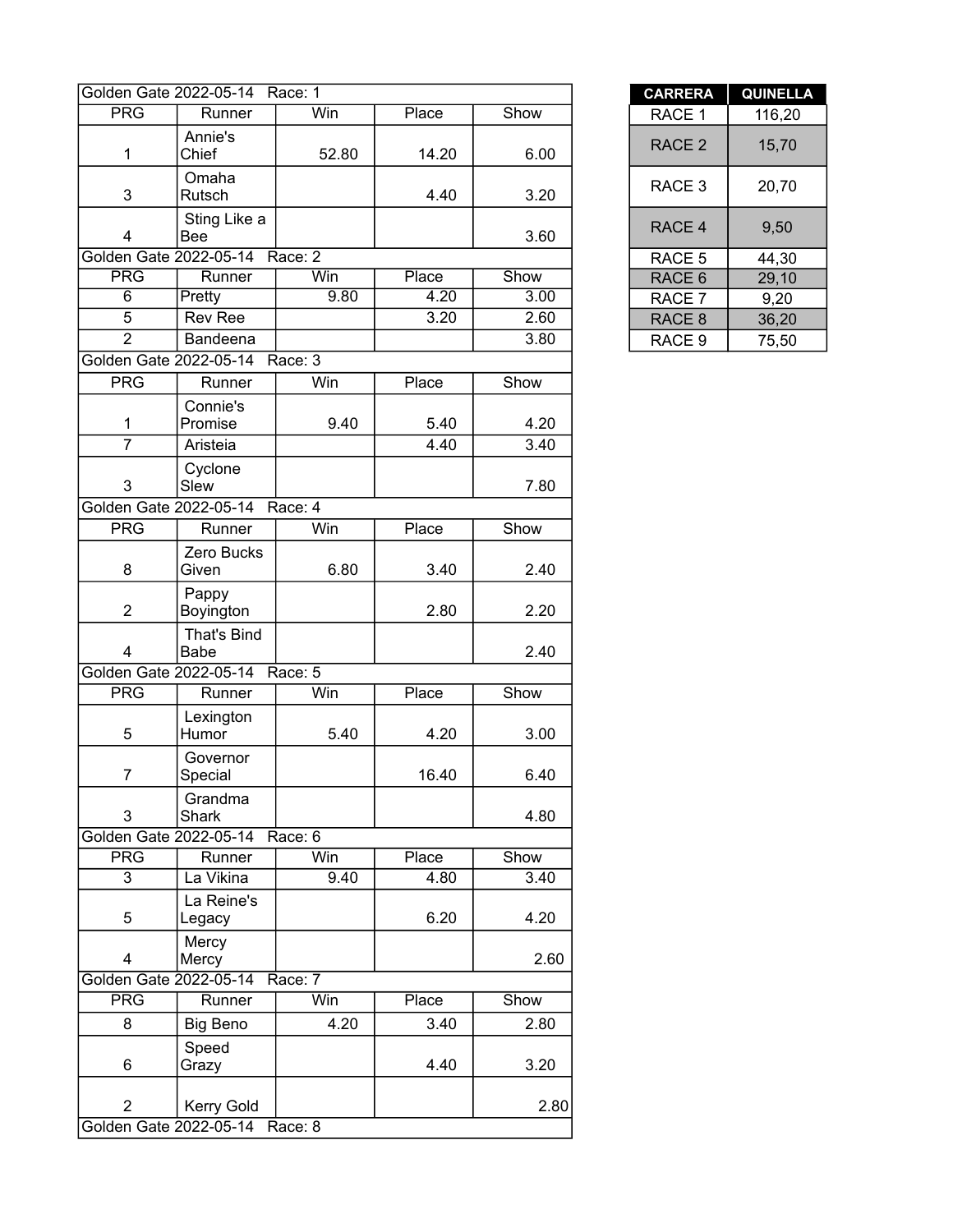| <b>PRG</b>             | Runner           | Win     | Place | Show |
|------------------------|------------------|---------|-------|------|
| 3                      | Iconic Sky       | 30.20   | 7.60  | 4.60 |
| 8                      | Rose<br>Maddox   |         | 2.40  | 2.10 |
| 5                      | Irish<br>Wahine  |         |       | 5.20 |
| Golden Gate 2022-05-14 |                  | Race: 9 |       |      |
| <b>PRG</b>             | Runner           | Win     | Place | Show |
| 8                      | I'm Dr. O        | 15.40   | 6.80  | 4.40 |
| 3                      | Cardiff<br>Crack |         | 9.80  | 6.20 |
| 7                      | Second<br>Nature |         |       | 5.00 |
|                        |                  |         |       |      |
|                        |                  |         |       |      |
|                        |                  |         |       |      |
|                        |                  |         |       |      |
|                        |                  |         |       |      |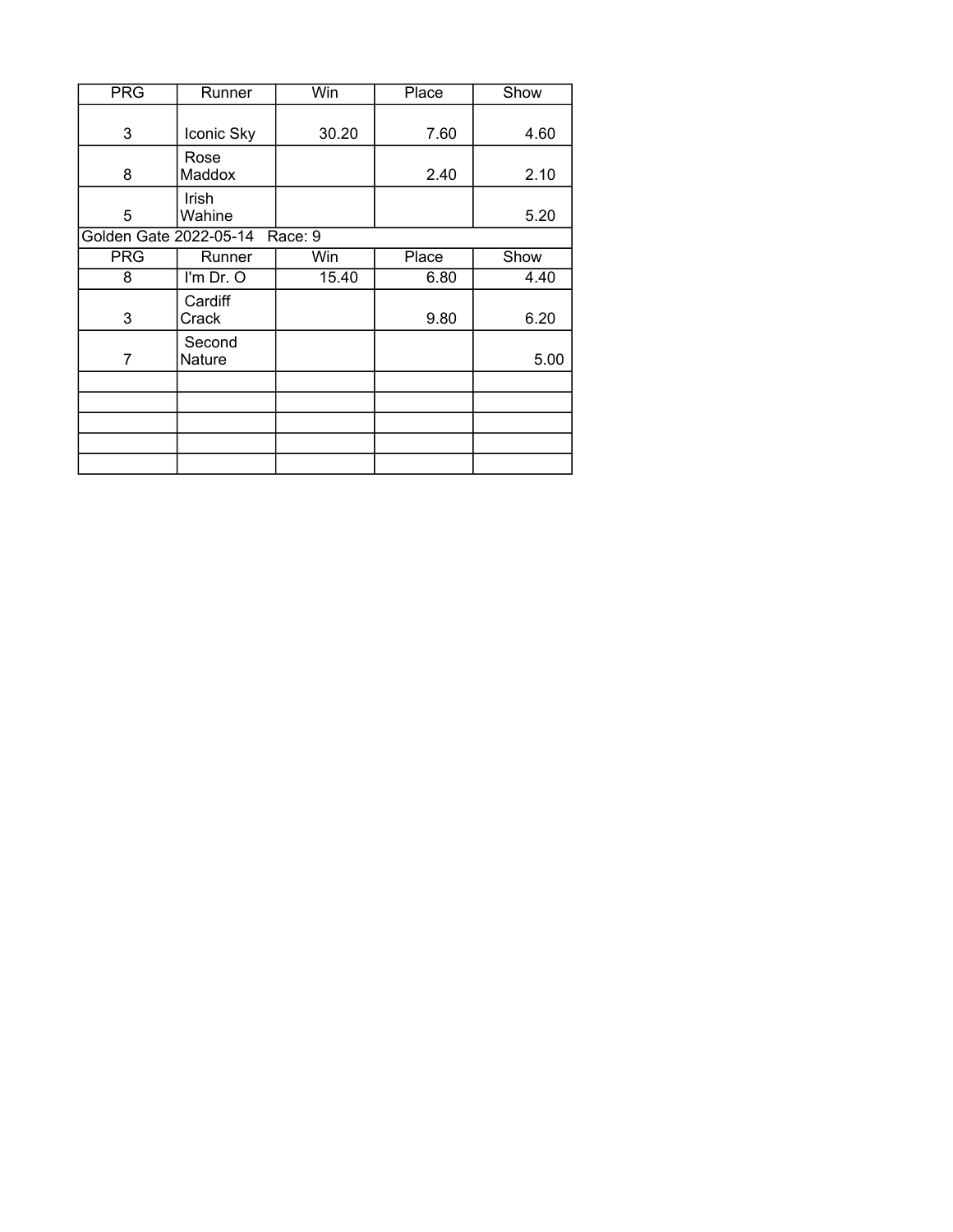| <b>SCRATCH</b> | <b>FAVORITOS</b> |
|----------------|------------------|
| $\overline{2}$ |                  |
|                |                  |
|                |                  |
|                |                  |
|                |                  |
|                |                  |
|                |                  |
|                |                  |
|                |                  |
|                |                  |
| 2,4,9          |                  |
| 6              |                  |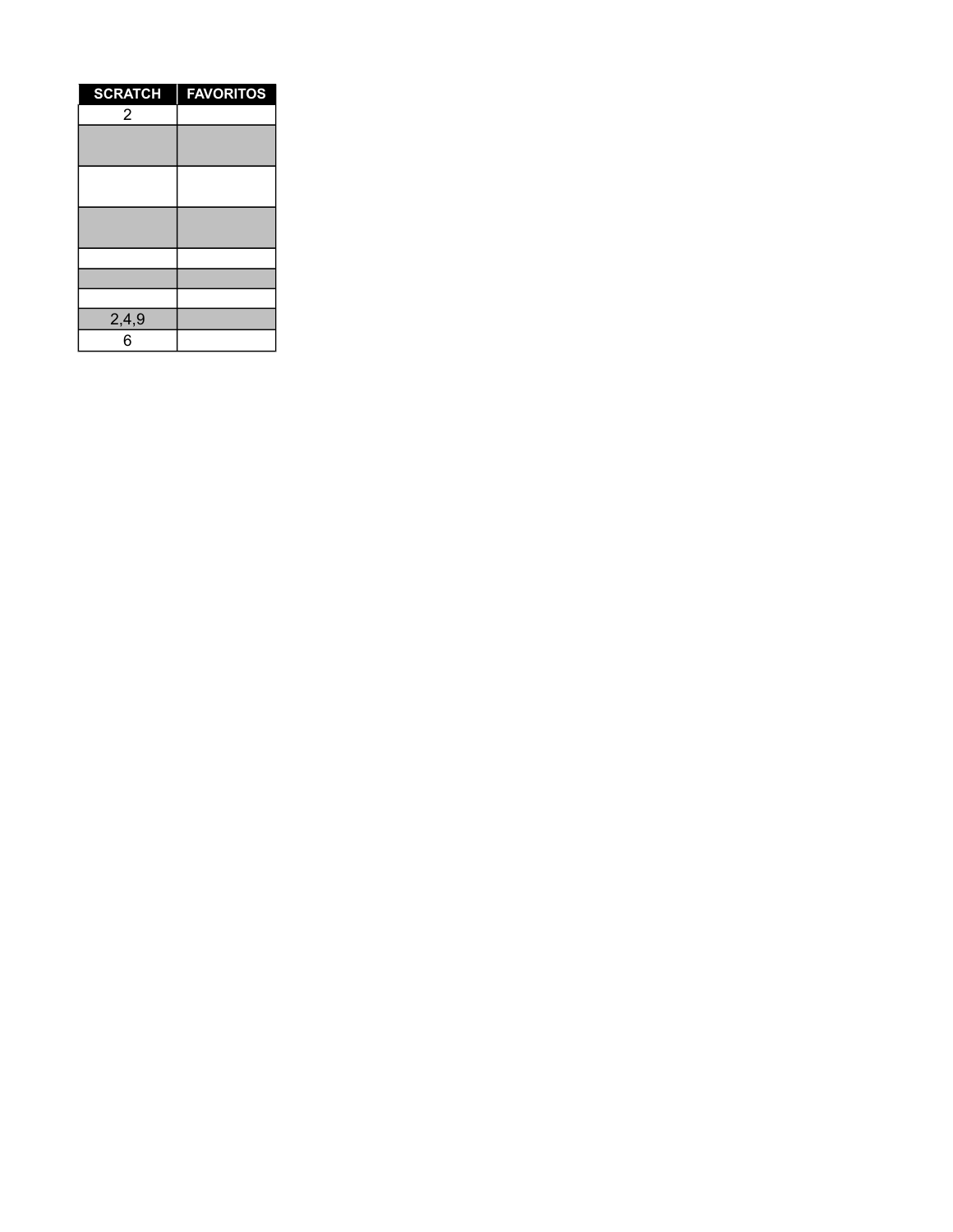

## **GOLDEN GATE**

## **sábado, maio 14, 2022**

| <b>SUBSTITUTO:</b> |   | 0       | SC# 2                 |           |          | <b>SUBSTITUTO:</b> | 0       | SC#                   |           |        |
|--------------------|---|---------|-----------------------|-----------|----------|--------------------|---------|-----------------------|-----------|--------|
|                    |   |         | \$2 WIN               | \$2 PLACE | \$2 SHOW |                    |         | \$2 WIN               | \$2 PLACE | \$2    |
| <b>WIN</b>         |   |         | 52.80                 | 14.20     | 6.00     | 3<br><b>WIN</b>    |         | 9.40                  | 4.80      |        |
| <b>PLACE</b>       | 3 |         |                       | 4.40      | 3.20     | 5<br><b>PLACE</b>  |         |                       | 6.20      |        |
| <b>SHOW</b>        | 4 |         |                       |           | 3.60     | 4<br><b>SHOW</b>   |         |                       |           |        |
| \$2 EXACTA         |   | 180.80  |                       |           |          | \$2 EXACTA         | 44.40   | \$2 D.D.              | 26.20     |        |
| \$2 QUINIELA       |   | 116,20  |                       |           |          | \$2 QUINIELA       | 29,10   | <b>\$2 PICK-3</b>     | 65.60     |        |
| \$2 TRIFECTA       |   | 853.00  |                       |           |          | \$2 TRIFECTA       | 136.80  |                       |           |        |
| \$2 SUPERFECTA     |   | 1/3/4/6 |                       |           | 1540.20  | \$2 SUPERFECTA     | 3/5/4/1 |                       |           | 478.80 |
|                    |   |         | <b>CARRERA/RACE 2</b> |           |          |                    |         | <b>CARRERA/RACE 7</b> |           |        |
| <b>SUBSTITUTO:</b> |   | 0       | SC#                   |           |          | <b>SUBSTITUTO:</b> | 0       | SC#                   |           |        |
|                    |   |         | \$2 WIN               | \$2 PLACE | \$2 SHOW |                    |         | \$2 WIN               | \$2 PLACE | \$2    |
| <b>WIN</b>         | 6 |         | 9.80                  | 4.20      | 3.00     | 8<br><b>WIN</b>    |         | 4.20                  | 3.40      |        |
| <b>PLACE</b>       | 5 |         |                       | 3.20      | 2.60     | 6<br><b>PLACE</b>  |         |                       | 4.40      |        |
| <b>SHOW</b>        | 2 |         |                       |           | 3.80     | 2<br><b>SHOW</b>   |         |                       |           |        |
| \$2 EXACTA         |   | 29.20   | \$2 D.D.              | 577.00    |          | \$2 EXACTA         | 19.40   | \$2 D.D.              | 31.80     |        |
| \$2 QUINIELA       |   | 15,70   |                       |           |          | \$2 QUINIELA       | 9,20    | <b>\$2 PICK-3</b>     | 79.00     |        |
| \$2 TRIFECTA       |   | 146.40  |                       |           |          | \$2 TRIFECTA       | 79.40   |                       |           |        |
| \$2 SUPERFECTA     |   | 6/5/2/1 |                       |           | 315.20   | \$2 SUPERFECTA     | 8/6/2/3 |                       |           | 241.00 |

**CARRERA/RACE 1 CARRERA/RACE 6**

| <b>VRACE 1</b> |      |                               |   |                                                                             |                   |           |                              |
|----------------|------|-------------------------------|---|-----------------------------------------------------------------------------|-------------------|-----------|------------------------------|
| <b>SC# 2</b>   |      |                               |   | 0                                                                           |                   |           |                              |
|                |      |                               |   |                                                                             | \$2 WIN           | \$2 PLACE | \$2 SHOW                     |
| 14.20          | 6.00 | <b>WIN</b>                    | 3 |                                                                             | 9.40              | 4.80      | 3.40                         |
| 4.40           | 3.20 | <b>PLACE</b>                  | 5 |                                                                             |                   | 6.20      | 4.20                         |
|                | 3.60 | <b>SHOW</b>                   | 4 |                                                                             |                   |           | 2.60                         |
|                |      |                               |   | 44.40                                                                       | \$2 D.D.          | 26.20     |                              |
|                |      |                               |   | 29,10                                                                       | <b>\$2 PICK-3</b> | 65.60     |                              |
|                |      |                               |   | 136.80                                                                      |                   |           |                              |
|                |      |                               |   |                                                                             |                   |           | 478.80                       |
|                |      | \$2 PLACE \$2 SHOW<br>1540.20 |   | SUBSTITUTO:<br>\$2 EXACTA<br>\$2 QUINIELA<br>\$2 TRIFECTA<br>\$2 SUPERFECTA |                   | 3/5/4/1   | <b>CARRERA/RACE 6</b><br>SC# |

| /RACE 2  |                    |        |                    |   |         | <b>CARRERA/RACE 7</b> |           |                 |
|----------|--------------------|--------|--------------------|---|---------|-----------------------|-----------|-----------------|
| SC#      |                    |        | <b>SUBSTITUTO:</b> |   | 0       | SC#                   |           |                 |
| \$2 WIN  | \$2 PLACE \$2 SHOW |        |                    |   |         | \$2 WIN               | \$2 PLACE | <b>\$2 SHOW</b> |
| 9.80     | 4.20               | 3.00   | <b>WIN</b>         | 8 |         | 4.20                  | 3.40      | 2.80            |
|          | 3.20               | 2.60   | <b>PLACE</b>       | 6 |         |                       | 4.40      | 3.20            |
|          |                    | 3.80   | <b>SHOW</b>        | 2 |         |                       |           | 2.80            |
| \$2 D.D. | 577.00             |        | \$2 EXACTA         |   | 19.40   | \$2 D.D.              | 31.80     |                 |
|          |                    |        | \$2 QUINIELA       |   | 9.20    | <b>\$2 PICK-3</b>     | 79.00     |                 |
|          |                    |        | \$2 TRIFECTA       |   | 79.40   |                       |           |                 |
|          |                    | 315.20 | \$2 SUPERFECTA     |   | 8/6/2/3 |                       |           | 241.00          |
|          |                    |        |                    |   |         |                       |           |                 |

|         | <b>CARRERA/RACE 3</b> |                  |          | <b>CARRERA/RACE 8</b> |   |         |                   |           |          |  |  |
|---------|-----------------------|------------------|----------|-----------------------|---|---------|-------------------|-----------|----------|--|--|
| 0       | SC#                   |                  |          | <b>SUBSTITUTO:</b>    |   | 0       | SC# 2,4,9         |           |          |  |  |
|         | \$2 WIN               | <b>\$2 PLACE</b> | \$2 SHOW |                       |   |         | \$2 WIN           | \$2 PLACE | \$2 SHOW |  |  |
|         | 9.40                  | 5.40             | 4.20     | <b>WIN</b>            | 3 |         | 30.20             | 7.60      | 4.60     |  |  |
|         |                       | 4.40             | 3.40     | <b>PLACE</b>          | 8 |         |                   | 2.40      | 2.10     |  |  |
|         |                       |                  | 7.80     | <b>SHOW</b>           | 5 |         |                   |           | 5.20     |  |  |
| 10.40   | \$2 D.D.              | 96.00            |          | \$2 EXACTA            |   | 50.40   | \$2 D.D.          | 85.80     |          |  |  |
| 20.70   | <b>\$2 PICK-3</b>     | 1545.40          |          | \$2 QUINIELA          |   | 36,20   | <b>\$2 PICK-3</b> | 414.40    |          |  |  |
| 90.60   |                       |                  |          | \$2 TRIFECTA          |   | 218.40  |                   |           |          |  |  |
| 1/7/3/2 |                       |                  | 840.00   | \$2 SUPERFECTA        |   | 3/8/5/6 |                   |           | 1002.60  |  |  |

|       | 1/7/3/2               |                    | 840.00 | \$2 SUPERFECTA      |   | 3/8/5/6 |                       |           | 1002.60  |
|-------|-----------------------|--------------------|--------|---------------------|---|---------|-----------------------|-----------|----------|
|       | <b>CARRERA/RACE 4</b> |                    |        |                     |   |         | <b>CARRERA/RACE 9</b> |           |          |
| 0     | SC#                   |                    |        | <b>SUBSTITUTO:</b>  |   | 0       | SC# 6                 |           |          |
|       | \$2 WIN               | \$2 PLACE \$2 SHOW |        |                     |   |         | \$2 WIN               | \$2 PLACE | \$2 SHOW |
|       | 6.80                  | 3.40               | 2.40   | <b>WIN</b>          | 8 |         | 15.40                 | 6.80      | 4.40     |
|       |                       | 2.80               | 2.20   | <b>PLACE</b>        | 3 |         |                       | 9.80      | 6.20     |
|       |                       |                    | 2.40   | <b>SHOW</b>         |   |         |                       |           | 5.00     |
| 13.40 | \$2 D.D.              | 35.40              |        | \$2 EXACTA          |   | 105.20  | \$2 D.D.              | 221.80    |          |
| 9.50  | <b>\$2 PICK-3</b>     | 324.80             |        | \$2 QUINIELA        |   | 75,50   | <b>\$2 PICK-3</b>     | 889.00    |          |
| 27.80 |                       |                    |        | <b>\$2 TRIFECTA</b> |   | 868.00  | \$2 PICK-4            | 3002.00   |          |

|                |   |         | <b>CARRERA/RACE 3</b> |           |          | <b>CARRERA/RACE 8</b> |   |         |                   |               |         |
|----------------|---|---------|-----------------------|-----------|----------|-----------------------|---|---------|-------------------|---------------|---------|
| SUBSTITUTO:    |   | 0       | SC#                   |           |          | <b>SUBSTITUTO:</b>    |   | 0       |                   | SC# 2,4,9     |         |
|                |   |         | \$2 WIN               | \$2 PLACE | \$2 SHOW |                       |   |         | \$2 WIN           | \$2 PLACE \$2 |         |
| <b>WIN</b>     |   |         | 9.40                  | 5.40      | 4.20     | <b>WIN</b>            | 3 |         | 30.20             | 7.60          | 4       |
| <b>PLACE</b>   |   |         |                       | 4.40      | 3.40     | <b>PLACE</b>          | 8 |         |                   | 2.40          | 2       |
| <b>SHOW</b>    | 3 |         |                       |           | 7.80     | <b>SHOW</b>           | 5 |         |                   |               | 5       |
| \$2 EXACTA     |   | 40.40   | \$2 D.D.              | 96.00     |          | \$2 EXACTA            |   | 50.40   | \$2 D.D.          | 85.80         |         |
| \$2 QUINIELA   |   | 20,70   | <b>\$2 PICK-3</b>     | 1545.40   |          | \$2 QUINIELA          |   | 36.20   | <b>\$2 PICK-3</b> | 414.40        |         |
| \$2 TRIFECTA   |   | 290.60  |                       |           |          | \$2 TRIFECTA          |   | 218.40  |                   |               |         |
| \$2 SUPERFECTA |   | 1/7/3/2 |                       |           | 840.00   | \$2 SUPERFECTA        |   | 3/8/5/6 |                   |               | 1002.60 |
|                |   |         |                       |           |          |                       |   |         |                   |               |         |

|                   |   |         | <b>CARRERA/RACE 4</b> |                  |          | <b>CARRERA/RACE 9</b> |   |         |                   |           |         |  |
|-------------------|---|---------|-----------------------|------------------|----------|-----------------------|---|---------|-------------------|-----------|---------|--|
| SUBSTITUTO:       |   | 0       | SC#                   |                  |          | SUBSTITUTO:           |   | 0       | SC# 6             |           |         |  |
|                   |   |         | \$2 WIN               | <b>\$2 PLACE</b> | \$2 SHOW |                       |   |         | \$2 WIN           | \$2 PLACE | \$2 SH  |  |
| <b>WIN</b>        | 8 |         | 6.80                  | 3.40             | 2.40     | <b>WIN</b>            | 8 |         | 15.40             | 6.80      | 4.40    |  |
| <b>PLACE</b>      | 2 |         |                       | 2.80             | 2.20     | <b>PLACE</b>          | 3 |         |                   | 9.80      | 6.20    |  |
| <b>SHOW</b>       | 4 |         |                       |                  | 2.40     | <b>SHOW</b>           |   |         |                   |           | 5.0     |  |
| <b>\$2 EXACTA</b> |   | 13.40   | \$2 D.D.              | 35.40            |          | \$2 EXACTA            |   | 105.20  | \$2 D.D.          | 221.80    |         |  |
| \$2 QUINIELA      |   | 9,50    | <b>\$2 PICK-3</b>     | 324.80           |          | \$2 QUINIELA          |   | 75,50   | <b>\$2 PICK-3</b> | 889.00    |         |  |
| \$2 TRIFECTA      |   | 27.80   |                       |                  |          | \$2 TRIFECTA          |   | 868.00  | <b>\$2 PICK-4</b> | 3002.00   |         |  |
| \$2 SUPERFECTA    |   | 8/2/4/1 |                       |                  | 132.60   | \$2 SUPERFECTA        |   | 8/3/7/1 |                   |           | 3002.00 |  |

|                    | <b>CARRERA/RACE 5</b> |         |                   |                    |      |  |  |  |  |  |  |  |  |
|--------------------|-----------------------|---------|-------------------|--------------------|------|--|--|--|--|--|--|--|--|
| <b>SUBSTITUTO:</b> |                       | 0       | SC#               |                    |      |  |  |  |  |  |  |  |  |
|                    |                       |         | \$2 WIN           | \$2 PLACE \$2 SHOW |      |  |  |  |  |  |  |  |  |
| <b>WIN</b>         | 5                     |         | 5.40              | 4.20               | 3.00 |  |  |  |  |  |  |  |  |
| <b>PLACE</b>       |                       |         |                   | 16.40              | 6.40 |  |  |  |  |  |  |  |  |
| <b>SHOW</b>        | 3                     |         |                   |                    | 4.80 |  |  |  |  |  |  |  |  |
| \$2 EXACTA         |                       | 94.60   | \$2 D.D.          | 14.20              |      |  |  |  |  |  |  |  |  |
| \$2 QUINIELA       |                       | 44.30   | \$2 PICK-3        | 79.40              |      |  |  |  |  |  |  |  |  |
| \$2 TRIFECTA       |                       | 602.80  | <b>\$2 PICK-4</b> | 854.20             |      |  |  |  |  |  |  |  |  |
| \$2 SUPERFECTA     |                       | 5/7/3/6 |                   | 1932.60            |      |  |  |  |  |  |  |  |  |
|                    |                       |         |                   |                    |      |  |  |  |  |  |  |  |  |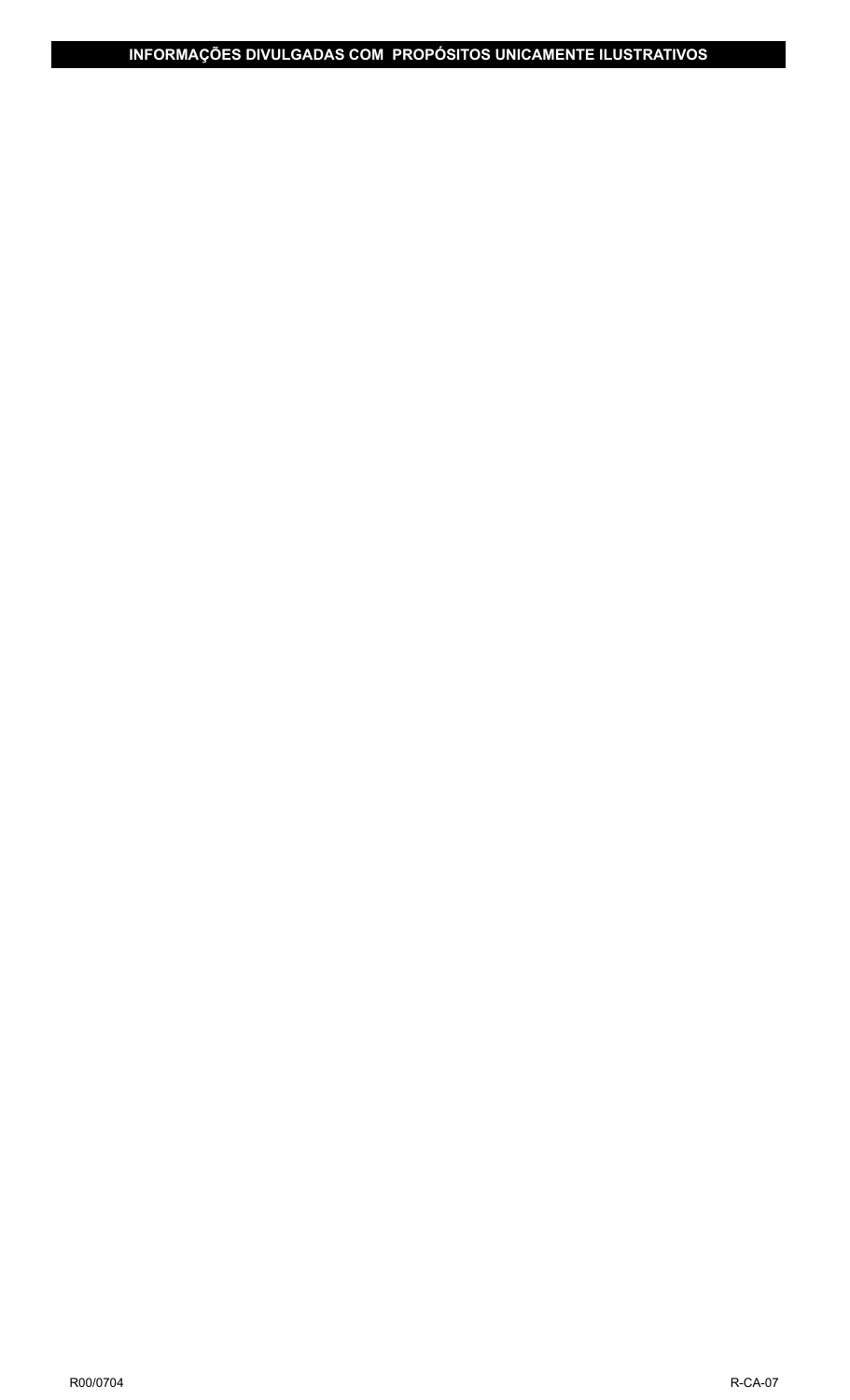Câtiente

**GOLDEN GATE**

## **PICK FIVE**

**sábado, maio 14, 2022**

| <b>CARRERA</b><br><b>RACE NUMBER</b> | <b>GANADOR</b><br><b>WINNER</b> | <b>RETIRADOS</b><br><b>SCRATCHES</b> | <b>FAVORITO DE</b><br><b>TRACK FAVORITE</b> |
|--------------------------------------|---------------------------------|--------------------------------------|---------------------------------------------|
|                                      |                                 | 2                                    |                                             |
| $\overline{2}$                       | 6                               |                                      |                                             |
| 3                                    | 1                               |                                      |                                             |
|                                      | 8                               |                                      |                                             |
| 5                                    | 5                               |                                      |                                             |
| 6                                    | 3                               |                                      |                                             |
| 7                                    | 8                               |                                      |                                             |
| 8                                    | 3                               | 2,4,9                                |                                             |
| 9                                    | 8                               | 6                                    |                                             |
| 10                                   |                                 |                                      |                                             |

| <b>BOLSA / POOL</b> | <b>RESERVA / CARRYOVER</b> |
|---------------------|----------------------------|
| \$0.00              |                            |

| <b>BOLETOS GANADORES</b> |                      | <b>WINNER TICKETS</b> |  |        |
|--------------------------|----------------------|-----------------------|--|--------|
| CON / WITH               | <b>HIP. / TRACKS</b> | <b>BOOKS</b>          |  |        |
| 5/5                      |                      |                       |  | \$0.00 |
|                          |                      |                       |  |        |

**SOLAMENTE PARA INFORMACION / FOR INFORMATION ONLY**